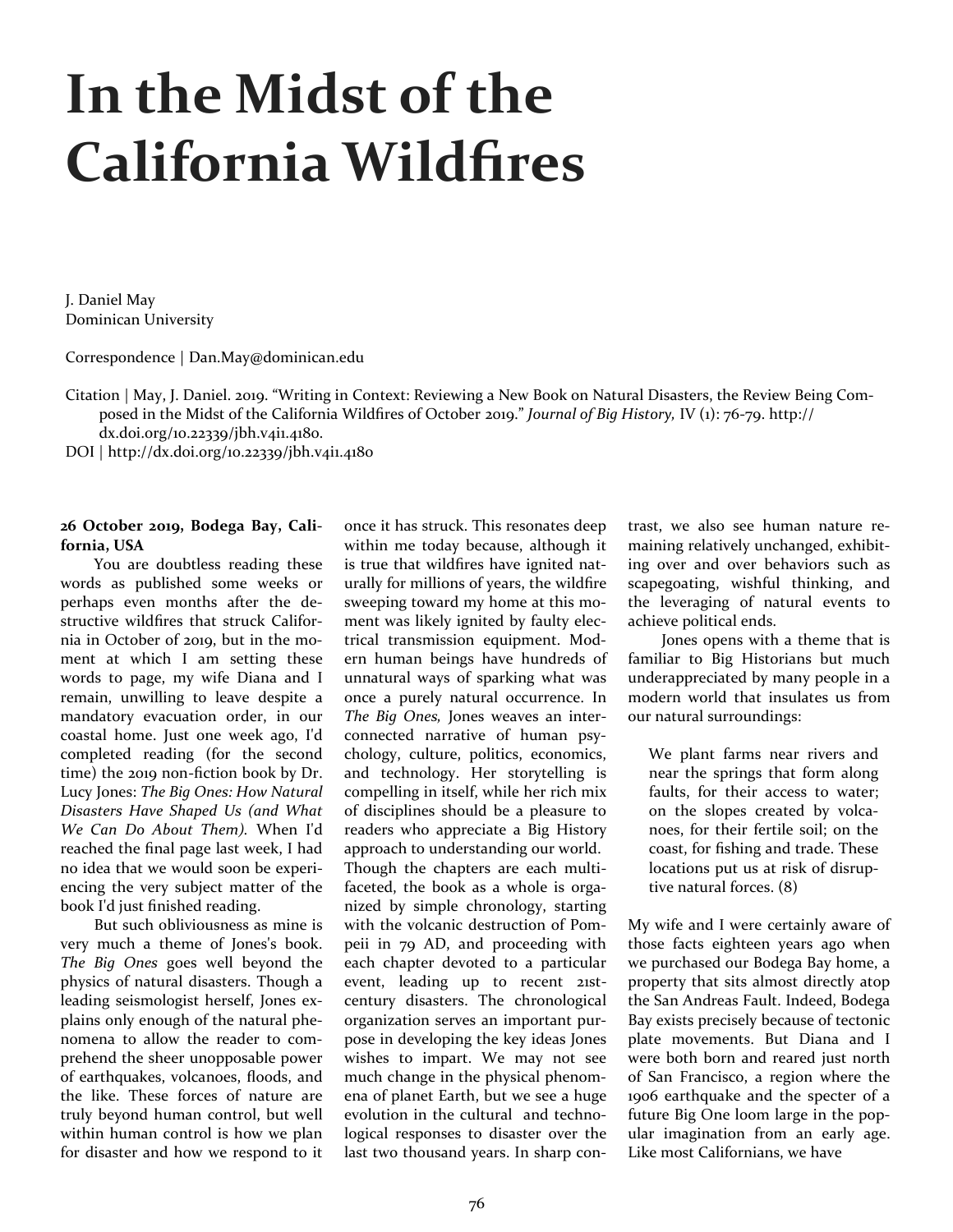developed a variety of coping mechanisms and emotional adaptations to this knowledge. (For example, I am coping right now by concentrating on writing this book review because I have no control over the conflagration blazing just forty miles away.)

How humans respond to the pure randomness of natural disasters is another important theme of *The Big Ones*. Such randomness "means that every moment presents a risk, leaving us anxious" (10), to which I would add that humans simply cannot go about their everyday lives in a permanent state of anxiety. Jones draws on what psychologists describe as "normalization bias," the tendency by which "what we experience now or in recent memory becomes our definition of what is possible" (10). For Di-

ana and me, recent memory includes nearby wildfires of the previous two years that inundated our region with noxious smoke and a horror movie orange sky for weeks. But we never saw the flames near our home; our electricity stayed on; life continued despite the discomforts. Our "new normal" became frequent nearby wildfires but not something we had experienced directly. As Jones explains further, "We think the common smaller events are all we have to face, and that, because the biggest one isn't in anyone's memory, it isn't real" (10).

But the "new normal" began changing for us just a few days ago (as I write this), in the early morning of October 24th. We'd gone to bed the night before with very routine expectations for the next few days. Our first hint of something strange came, not from the Weather Channel, nor from the local electric company, nor from any of the various governmental entities charged with ensuring public safety. No, our first hint came from our cat, Miracle. Around four in the morning, Miracle began poking us with her paws and pacing back and forth across our bed, not unusual behavior for her when she wants food or attention. But two hours later, the young cat's fussing and fretting still continued. I began dreading my drive to work after losing so much sleep due to Miracle's prolonged nervous behavior. Several hours later, fortified by much coffee, I was on the road to my job at Dominican University while listening to the local news on the radio. Wildfire was the lead story, indeed almost the only story being covered that morning. A blaze had begun around nine-thirty the previous night about fifty miles

> **How Natural Disasters Have Shaped Us (and What We** Can Do About Them)

# TUA

The *Big Ones*, Jones presents the history of natural disasters as the history<br>of ourselves; looking back as a way to look forward." - Los Angeles Times

from our house. Now Miracle's fidgeting made sense. She must have smelled the first traces of distant smoke while Diana and I slept peacefully unaware.

However, before you imagine that I am about to wax eloquent about the wonders of feline threatperception, I must point out the contrasting case of Miracle's litter-mate and brother, Merlin. Far from living up to the prophetic fame of his namesake, Merlin continued to lounge about the house as always, a laid-back little lion-king, blissfully oblivious to any possible danger. Although it's reasonable to speculate that Miracle might have smelled smoke, the fact is that animals of any kind are not good predictors of impending disaster, despite the popular belief that they are.

> This is one of the many popular myths regarding natural disasters that *The Big Ones* debunks. Jones emphatically makes the point that the animalpredictor hypothesis, which was taken seriously by scientists for decades, has been methodically and exhaustively investigated and has yielded no supporting evidence whatsoever.

> Another popular myth that Jones addresses repeatedly, and in convincing evidence-based detail, is the claim that scientists already know how to predict various disasters, but are hiding what they know from the public. Quite to the contrary, scientists have been actively and energetically attempting to predict disasters for over one hundred years without coming up with a reliable method. In particular, the United States, China, Japan, and Italy have invested huge amounts of time, effort, and money attempting to solve this problem. But if no one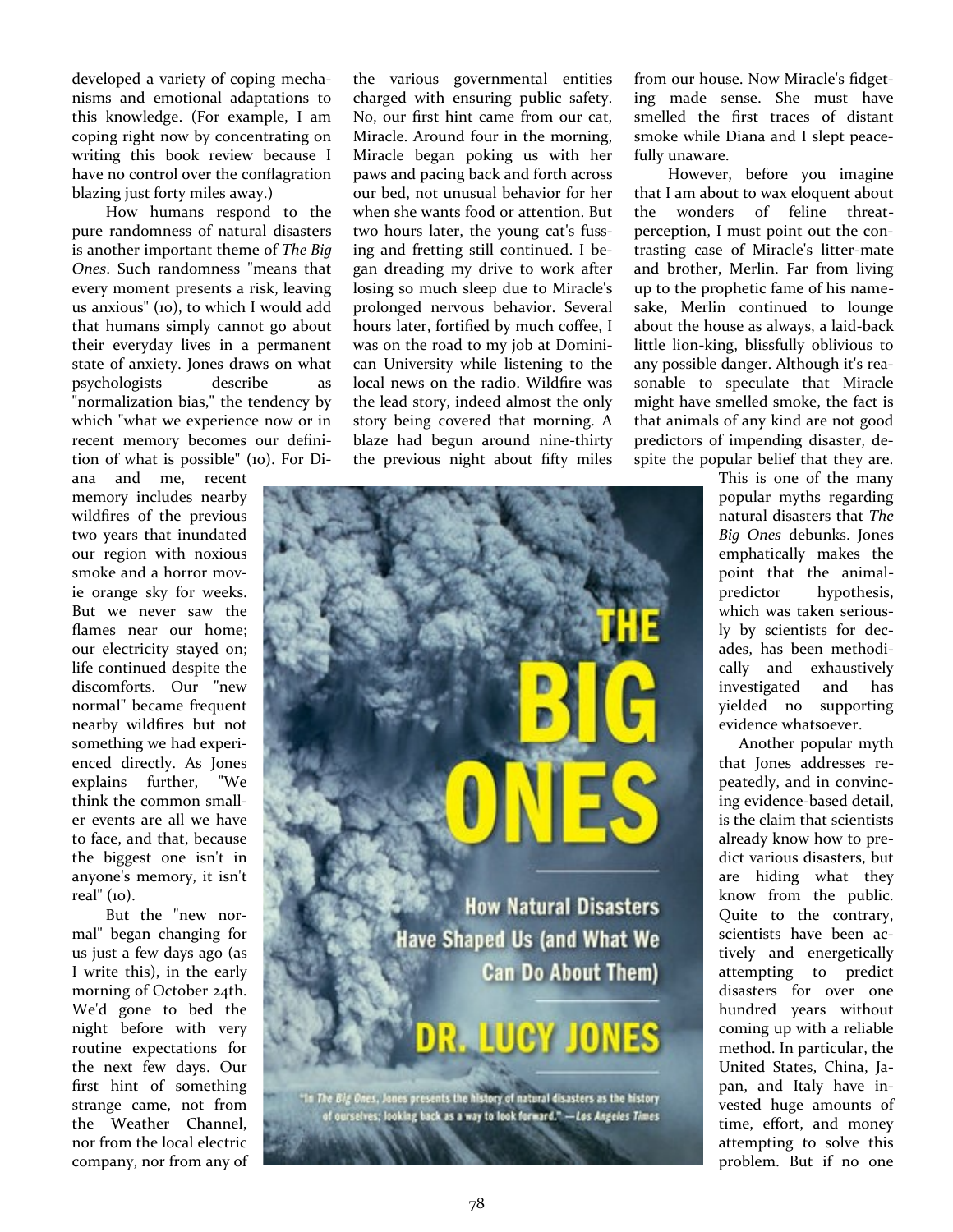can predict disasters, why does the myth persist that prediction is already possible? Jones offers several explanations.

The first is basic wishful thinking. Disasters are scary, but we could be less afraid if we could be warned in advance. When scientists refuse to give such warnings, conspiracy theories are born. Many people choose to believe, for example, that the government has a top-secret method for forecasting earthquakes, rather than accept the fact that an earthquake can strike at any second with no warning whatsoever. Jones personally receives requests on a weekly basis asking her to divulge this secret knowledge. In one poignant example, a woman wrote that she knew that Jones was not allowed to share her secret information, but perhaps Jones could announce when her own children were taking a trip out of town.

A second difficulty is the counter -intuitive quality of statistical information. Scientists do have the historical records to make reasonable probability statements. For example, I recently learned (because I was renewing insurance) that my own home has a 3% chance of flooding within the next one hundred years. But that's not the kind of answer frightened people want. They want to know exactly when the next Big One will hit them, and that information simply does not exist.

A third factor fueling the myth of disaster prediction is that some shortterm events are predictable, creating the illusion that longer-term prediction must also be possible. But current short-term prediction is limited to obvious observations with simple cause-and-effect relationships. Weather satellites can observe tropical storms forming near the equator; and experts can make sound predictions of the speed, strength, and path of the nascent hurricane; but the observable process is already well underway by the time such predictions are made. Likewise, the causal relationship between earthquakes and tsunamis is well understood. The tsunamis that devastated the coastlines of the Indian Ocean in 2004 and Japan in

2011 (which each receive a detailed chapter in *The Big Ones*) were entirely predictable results of magnitude 9.1 and 9.0 earthquakes—but those enormous quakes were themselves thoroughly random, absolutely unpredictable events.

Because of the seismic technology and global communication networks in place in 2004, Jones was notified by e-mail about the Indian Ocean quake only fifteen minutes after it occurred, and could easily foresee the devastating tsunami that would soon follow. Unfortunately, the technological infrastructure was not available to warn the coastal populations along the Indian Ocean that a deadly wave was heading for their shores. This was all the more tragic because all the necessary seismic detectors and communication devices already existed, but it takes the cooperation and vision of scientists, engineers, bureaucrats, and governments to create such a rapid-response international warning system. The ease of modern air travel meant that thousands of foreign tourists and business travelers were in the stricken regions, with the result that citizens of fiftyseven countries perished, making this a disaster mourned by a truly global community. Within two weeks, aggressive steps began to update the antiquated warning systems.

When the magnitude 9.0 quake struck offshore at Fukushima, Japan, on March 11, 2011, coastal residents of western North America were rapidly alerted that a tsunami was headed their way. Video via television and Internet showing the devastation taking place in Japan aroused both sympathy and fear. In the days following the Fukushima earthquake, Diana and I closely followed the news reports of the resulting tsunami traversing the Pacific Ocean and heading for the California coast and quite literally aiming at our front door.

One morning just after daybreak, we received a reverse-911 phone call, the recorded voice predicting arrival of the tsunami in five hours and urging residents to seek high ground. I needed to leave for work, so Diana took charge of loading our dog (on

leash) and our cat (in a pet carrier) into our SUV. We'd bought this rugged vehicle specifically for emergency conditions, especially the annual flooding to which the roads near our home are vulnerable. While I tried to concentrate on my duties at work, Diana drove the SUV to the parking lot of the general store (yes, those still exist) located on a hillside from which she could see our house. Not surprisingly, all of our closest neighbors had picked the same spot to await the arrival of the big wave. There was no doubt it was coming. The suspense lay in the fact that the experts could not predict its size upon reaching landfall.

As Diana described it to me that evening, it turned out not to look like a wave at all. Instead, it looked like a fast-motion film of the daily tide: the water in the harbor dropped rapidly, right down to the muddy bottom, then refilled just as rapidly, stopping just short of the level required to overflow the banks protecting our home and the homes of our neighbors. It held that height for a few seconds—and all watching held their breath—then the sea water dropped about a foot, stabilizing at the normal level for that time of day. Everyone broke into applause, whistles, cheers, and some car-horn-honking. Later, in a more reflective moment, Diana and I, well aware that the roles could easily be reversed with the next big California quake, weighed our own good fortune against the catastrophe still unfolding in Japan. There is simply no way to know when such a disaster will strike.

## **27 October 2019, Bodega Bay, California, USA**

Official warnings began arriving on Thursday, October 24th, by e-mail, text, and automated phone messages; each new message becoming increasingly dire, arriving with increasing frequency. The wildfire was largely uncontained. Record-breaking high winds were expected to whip the flames across hundreds or thousands of acres yet untouched. One town after another received mandatory evacuation orders, the speed of the conflagration being described on the